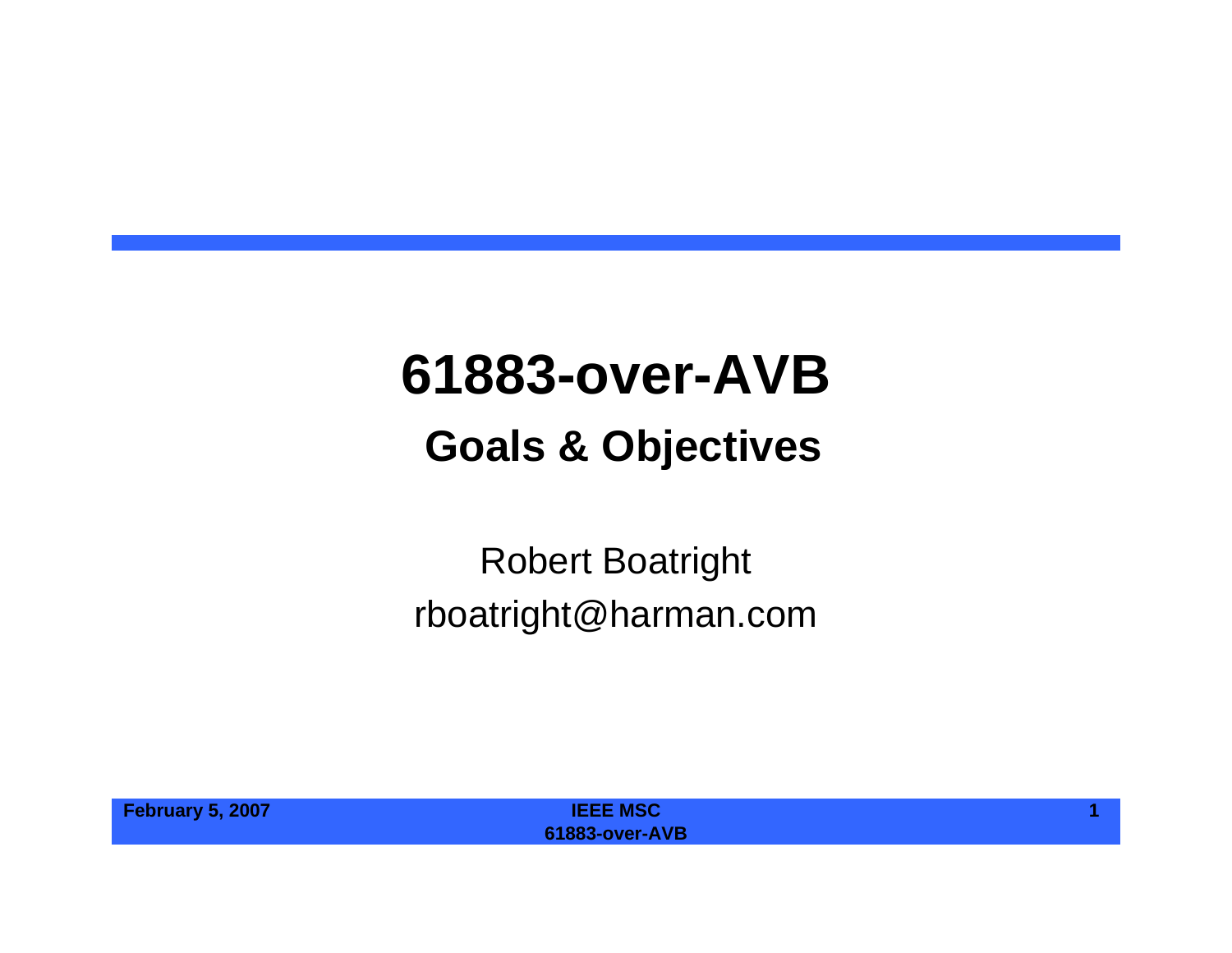# **Goals & Objectives**

- One PAR per layer
	- Submit L2 PAR to MSC on April 2
	- L3 ASAP afterwards
- Three sub-groups
	- Encapsulation
	- –**Synchronization**
	- –Session management

| February 5, 2007 | <b>IEEE MSC</b>       |  |
|------------------|-----------------------|--|
|                  | <b>61883-over-AVB</b> |  |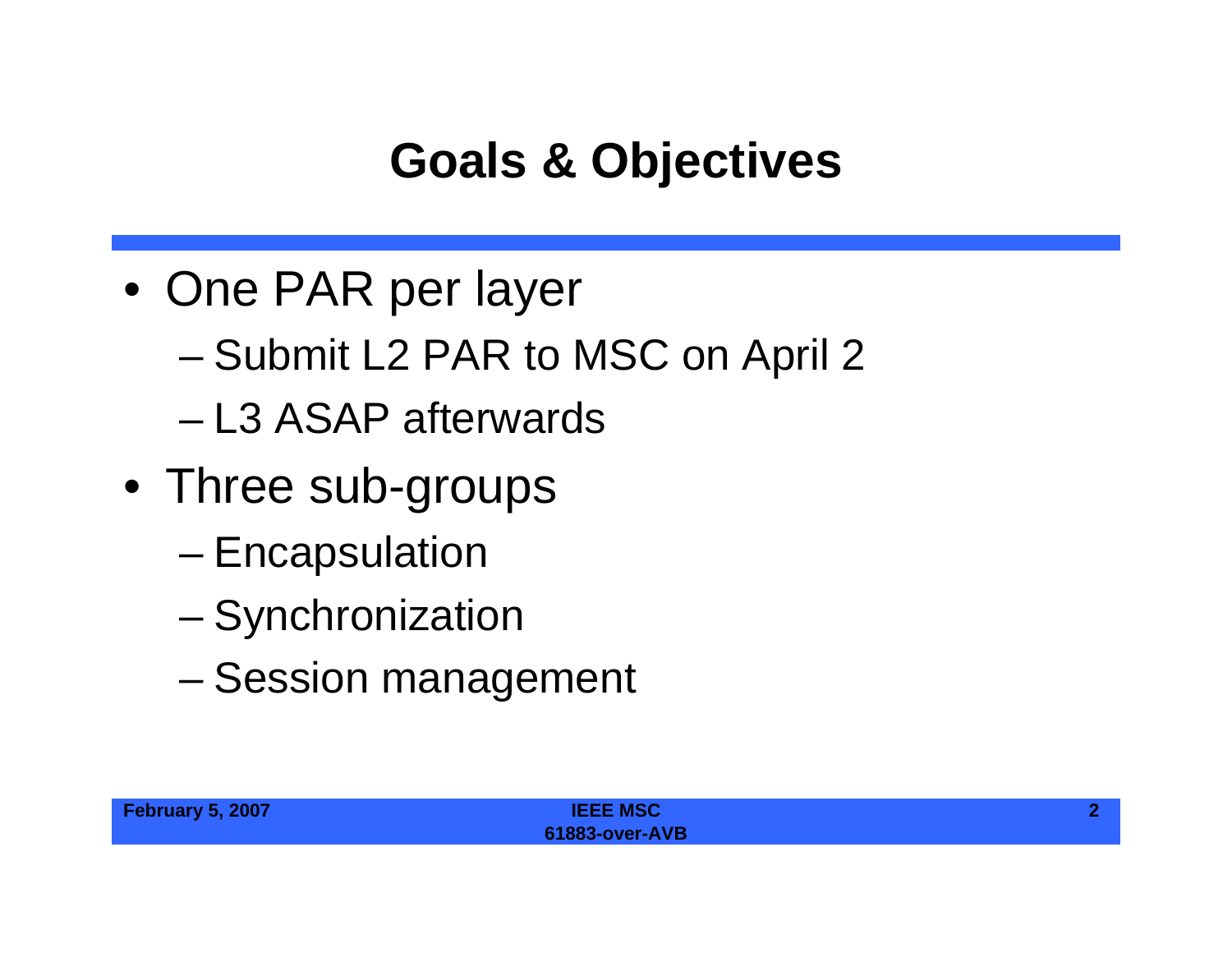### **Goals & Objectives - Encapsulation**

- Define L2-/L3-compatible packet format
- Port 61883-2, -4, -6, -7, & -8
- Define "General purpose" format
	- New/undefined media formats
		- i.e. SD-SDI@270 Mbps
- Minimize differences with 61883/OHCI DMA buffer architecture

| February 5, 2007 | <b>IEEE MSC</b>       |  |
|------------------|-----------------------|--|
|                  | <b>61883-over-AVB</b> |  |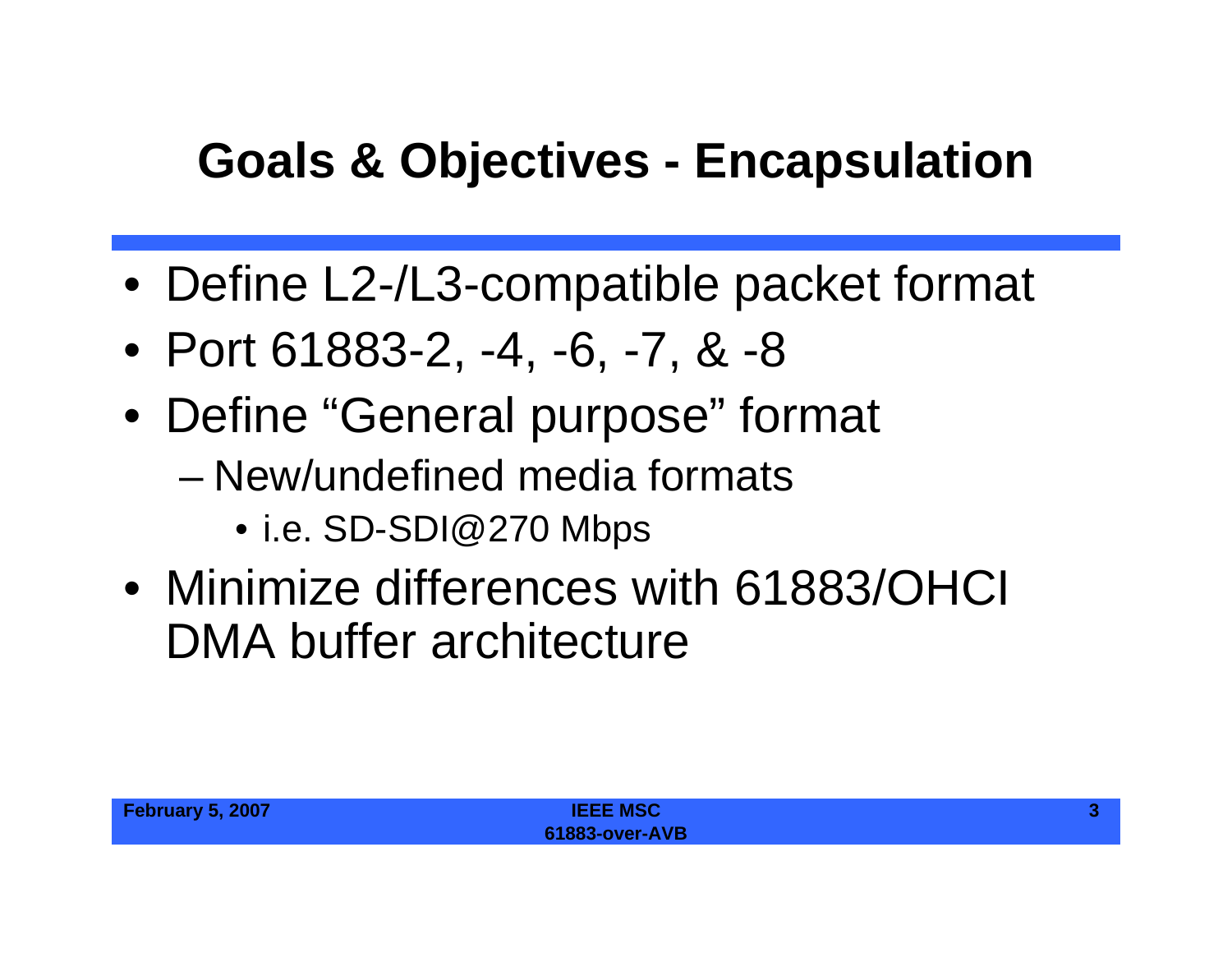# **Goals & Objectives - Synchronization**

- Homogenous presentation time packet
	- –Same usage for audio/video
- Compatible with 802.1AS
	- –Nanoseconds only
	- Make use of ASI under definition
- Matched latency/presentation time
	- –Allow dissimilar hop counts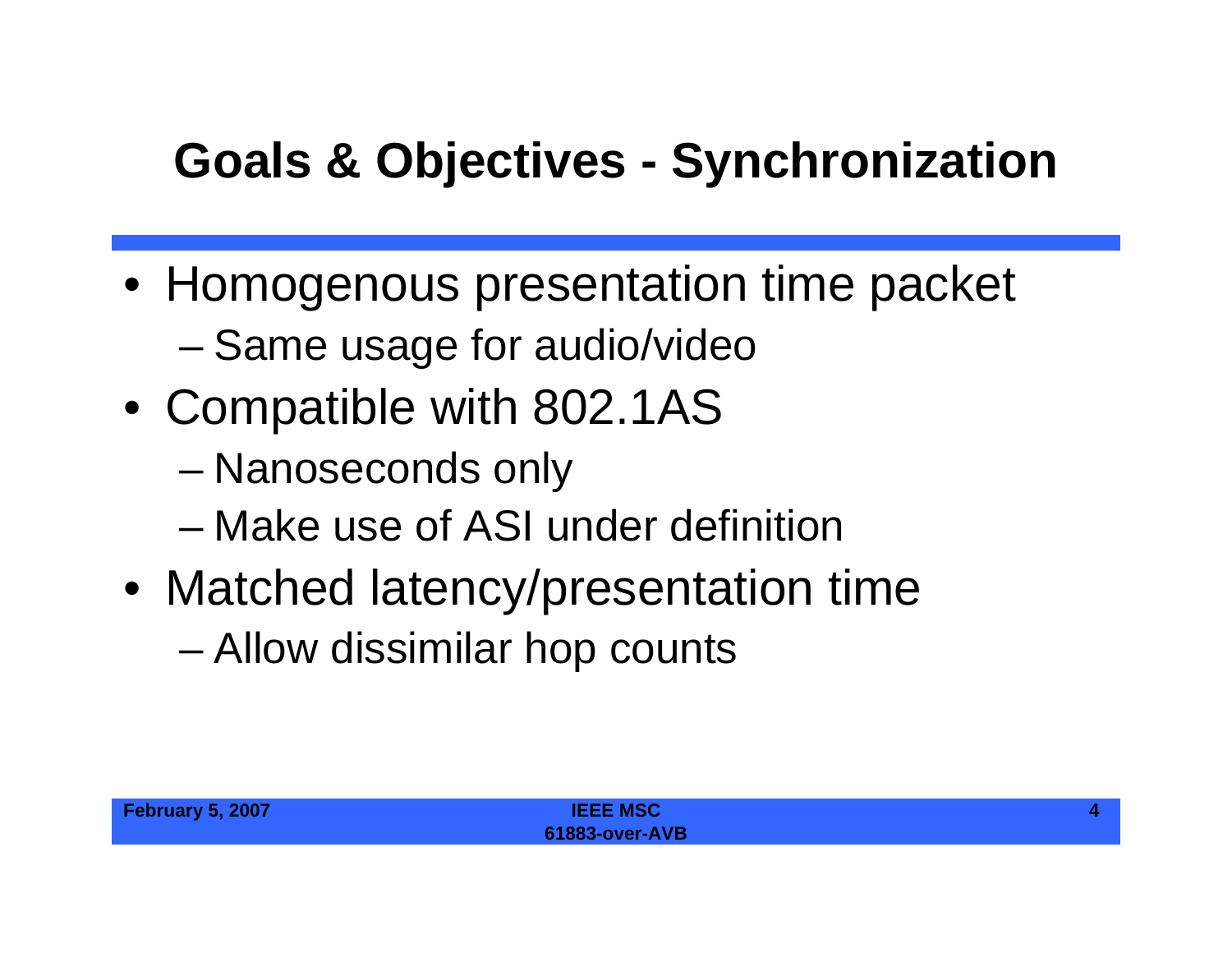### **Goals & Objectives – Session Mgt I/F**

- Define scheduling interval(s) scheme 125 uS, 2 mS, any others???
- Map SA/DA from SRP reservation
- Interface session information and higher layer discovery protocols i.e. Zeroconf